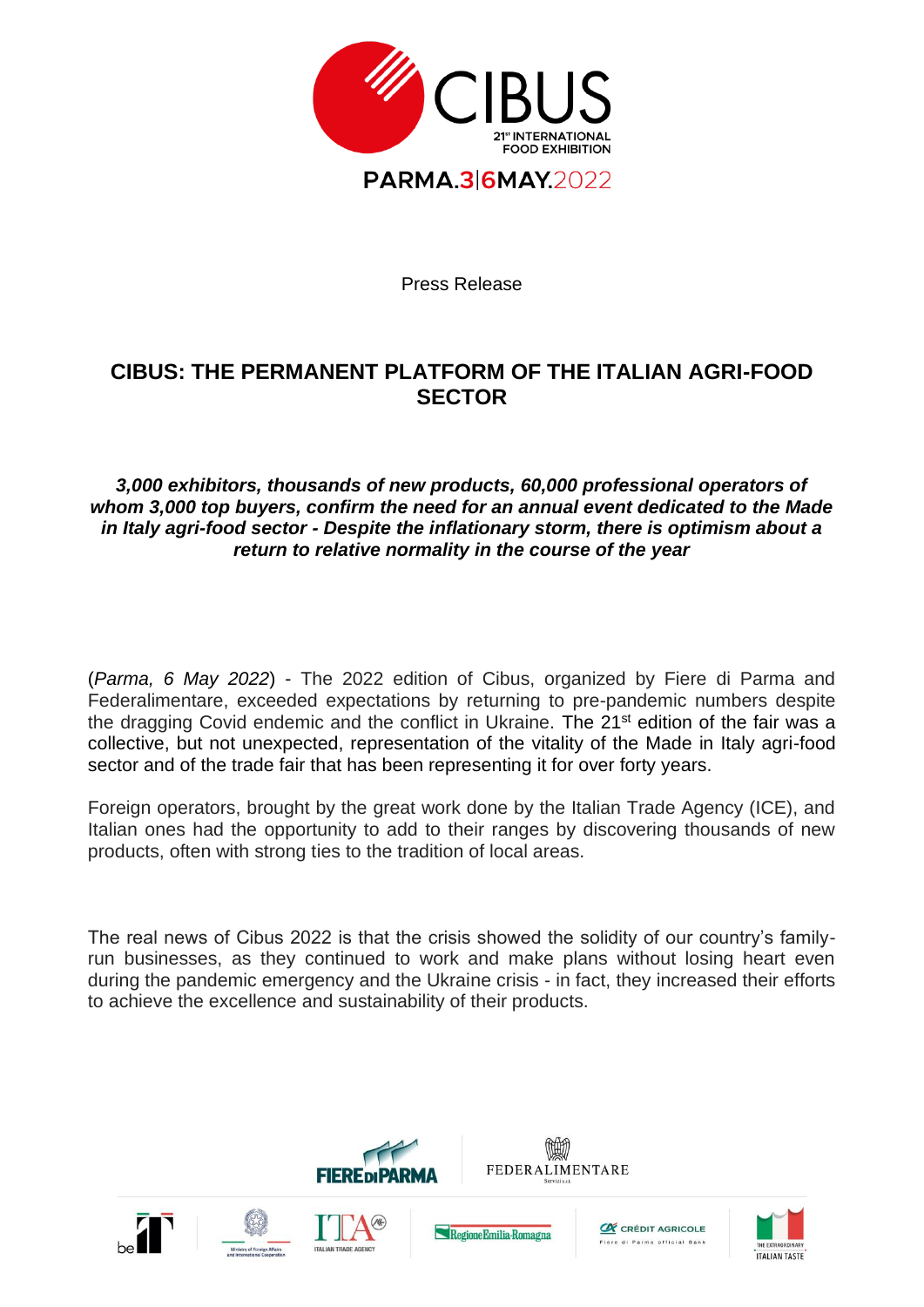

All operators confirmed that the Made in Italy agri-food sector is the ideal recipe not only for the food service segment, as its popularity around the world has been showing us for decades, but also for retail, where our products are no longer just an import niche but are turning into a mainstream choice for consumers. In the many conferences dedicated to the issues of the Out of Home sector, Large Distribution, Private Labels, Agriculture, Industry and Scientific Research, participants stressed the qualitative migration of consumption towards healthier and more sustainable products, an area where Made in Italy food is a clear leader thanks to its roots and its traditions.

This demand by importers and distributors, which has been growing in double figures for over 10 years now, is behind the organizers' decision to schedule Cibus in 2023 as well (from 29 to 30 March) - just as the other great Made in Italy exhibition, Vinitaly, is doing - in a lighter format, so that international operators can spend more time in the area and have the opportunity to visit and get to know the companies that have made the Italian agri-food sector famous.

On the fourth and last day, Cibus 2022 highlighted the role of the Italian food and service sector in the world as ambassador of Italian cuisine and of Italy's varied food production. During the conference "The future of the out of home sector: the food service sector at the service of Made in Italy production", the cultural association "I Love Italian Food" reported that it has created a network of about 20,000 restaurateurs, in all continents, for which it organizes B2B events, food festivals and professional training.

New eco-innovative, industrial food products were presented at the  $12<sup>th</sup>$  edition of the "Ecotrophelia Italia" competition for university and technical institute students, organized by Federalimentare.

"Italy's Best Cheese Counter Person" was elected at Cibus following the competition among cheese counter persons in small shops and in large retail, organized by Guilde Internationale des Fromagers Italia and by the publishing group Tespi.